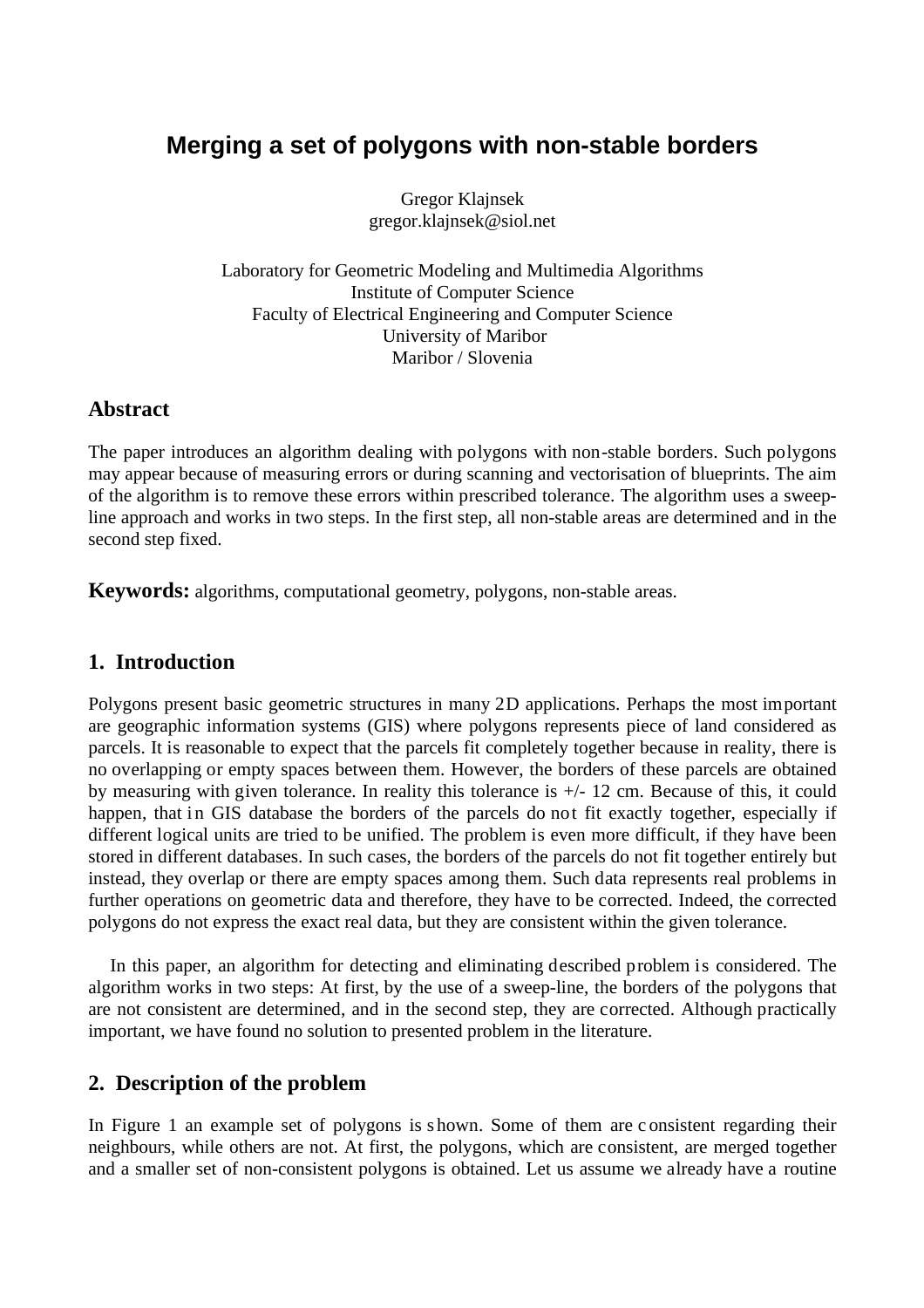performing merging. Here, just a brief idea is given. We have to eliminate all polygon edges, which are doubled in the database. With the proper organization of data structures, this task can be finished very fast. For example, Zalik reported that 100.000 polygons with 1.000.000 edges might be merged in 38 seconds measured on an ordinary PC [1]. The reduced set of polygons is then obtained and it is shown in Figure 1b. However, some vertices of those polygons are not consistent, this means, that they are not adjusted with the vertices in the neighbouring polygons. Therefore, the edges are also non-consistent and we c onsidered such po lygons as polygons with non -stable borders. Desired result of merging is shown in Figure 1c and can be obtained by the process of "stabilization" of the polygon bo rders. This process is described in the c ontinuation. For clarity, the a lgorithm i s explained when just two polygons are presented, although the generalization to more polygons is simple.



Figure 1: Input set of polygons (a) Result of merging (b) Expected result of merging (c)

Let us determine the possible cases of instability, which may appear.

- Gap area. If the borders of two polygons are partially far way for less than prescribed tolerance , but they do no t intersect, a tiny gap appears between the polygons (see Figure2a). To get correct result gaps are filled by additional polygons that disappear during the merging process, which is rerun after stabilization is complete.
- **Intersection area**. Figure 2b shows an example of intersection area. Again, additional polygons are created at first, and then they are removed from the result.
- **Combined are.** This case includes gaps and intersection areas (Figure 2c). Again, additional polygons are created and classified as gap or intersection areas.



Figure 2: The cases of non-stable areas: gap (a) Intersection area (b) Combined area (c)

Obviously, the algorithm needs to know how wide the non-stable area could be. In reality, this is connected with the measurement error. Here, we will denote it by a parameter called the  $\varepsilon$ -distance,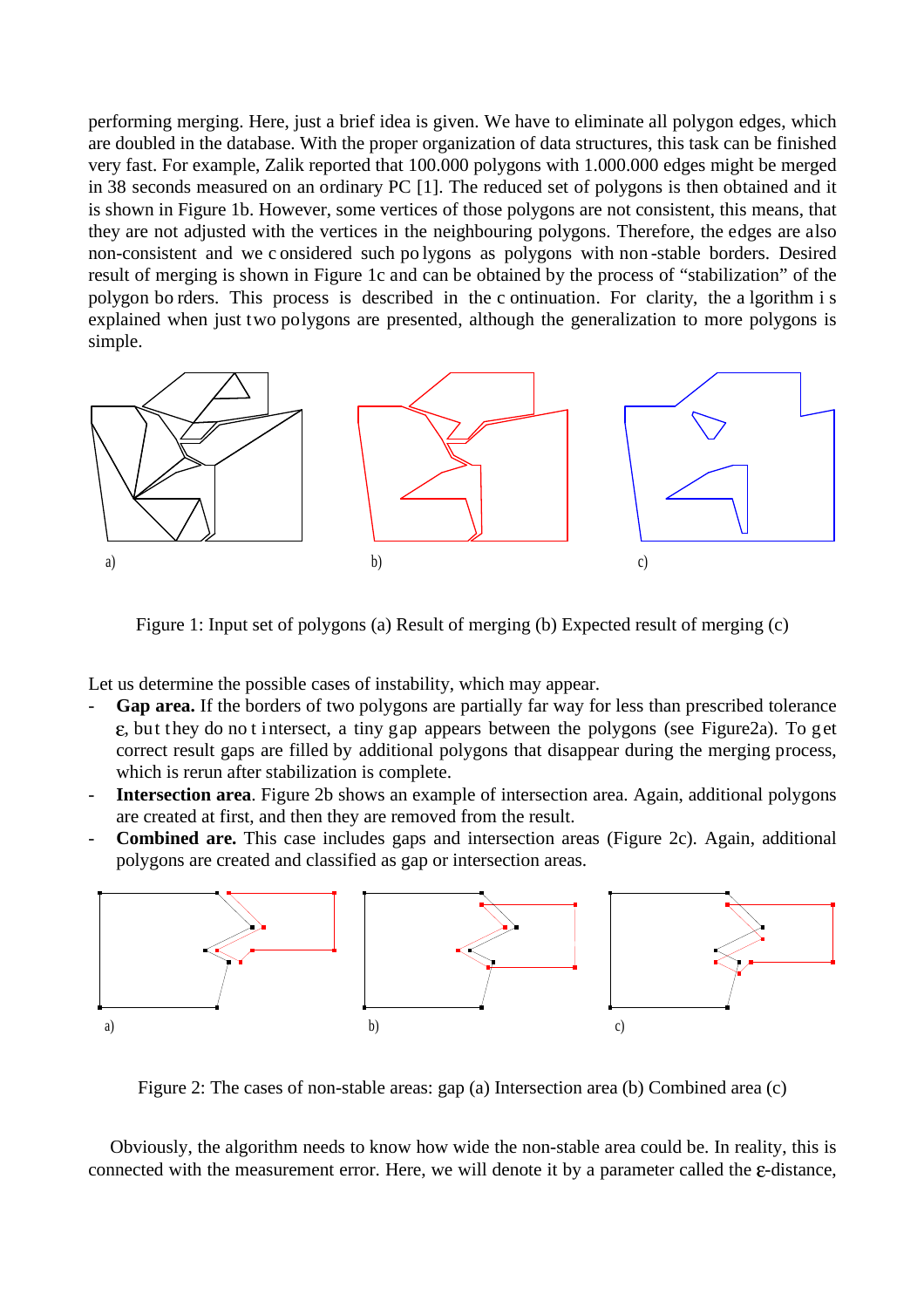or shortly  $\varepsilon$ . Each po lygon, whose all edges are further apart than  $\varepsilon$ , is not considered in this algorithm. Indeed, such po lygons must be e liminated from t he process of non-stable a rea determination as soon as possible.

# **3. Algorithm**

As mentioned, the algorithm for fixing the non-stable areas works in two steps:

- Determination of non-stable areas
- $\blacksquare$ Removal of non-stable areas.

These steps are described in the continuation.

### **3.1 Determination of non-stable areas**

A sweep-line a lgorithm has been u sed for detecting non-stable a reas. The sweep-line a lgorithm introduces a sweep-line moving from  $-\infty$  to  $\infty$  across the plane [2]. Let us suppose it is vertical. It stops only at the event points - polygon vertices in our case. At the stop, the algorithm must update so-called sweep-line status (SLS) and p erform some operations, if necessary. SLS contains all polygon edges, which are intersected b y the c urrent sweep-line. These e dges are usually named active edges [3]. Because, we have to handle non-stable edges, each edge being inserted into SLS is prolonged for  $\varepsilon$  in x direction. When the sweep line hits a new event point the following actions are executed:

- For each edge in SLS, at first the horizontal distances between its points and the event point are determined. If both distances are greater  $\varepsilon$ , the edge is removed from SLS.
- The shortest Euclid d istances between the e vent point and all remaining edges in SLS are calculated. If any distance is less then  $\varepsilon$ , the non-stable area is found.
- The edges which are connected with the actual event point and are not yet in SLS are inserted into it (i.e. the second vertex of these edges has x coordinate larger than x coordinate of the event point).

To ensure that the sweep-line a lgorithm works correctly, all polygon v ertices have to be sorted regarding their x coordinate.

Let us highlight the algorithm by an example shown in Figure 3. For this purpose, let us observe what happened in individual event points.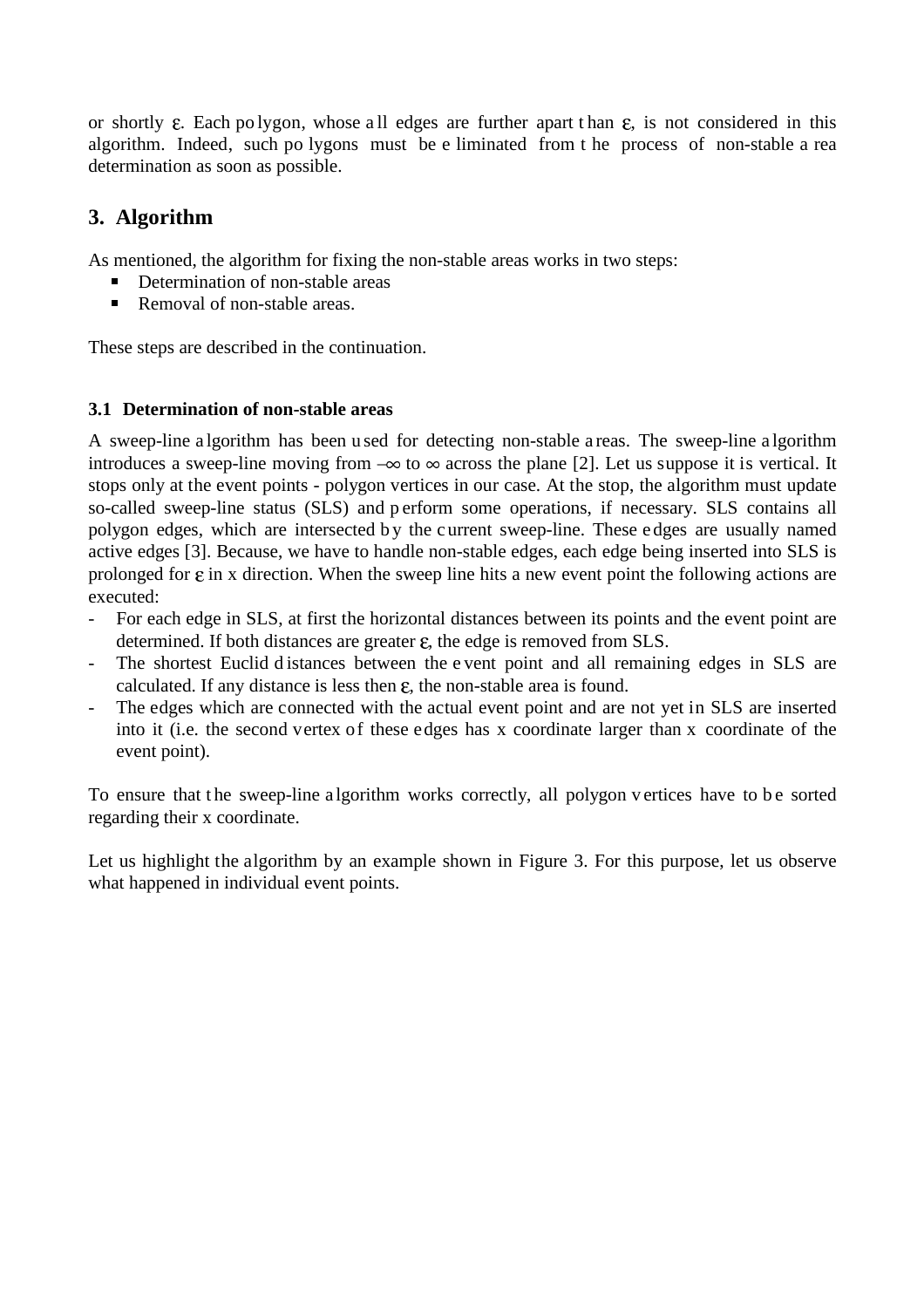

line status.

:<br>Externé de la propincia de la propincia de la propincia de la propincia de la propincia de la propincia de la

Sweep line  $S_i$ : Sweep line stops at vertex  $O_4$ . Horizontal distance between the right end of all edges in SLS and vertex  $0<sub>4</sub>$  is calculated. As no horizontal distance is greater then  $\varepsilon$  all edges remain in SLS. As edges  $0_00_4$ ,  $0_00_1$  and vertex  $0_4$  belong to the same polygon, calculation of Euclid distances between the vertex and the edges is skipped. Edge  $0<sub>3</sub>0<sub>4</sub>$  is added into SLS.

Sweep line S<sub>2</sub>: Horizontal distance between vertex  $0_3$  and the right end of edge  $0_00_4$  is greater then -distance. Therefore, edge  $0_00_4$  is erased from SLS. Other edges in SLS have smaller horizontal distances then  $\varepsilon$  and remain in SLS. All edges still belong to the same polygon and no o ther calculations have to be done. Edge  $0<sub>2</sub>0<sub>3</sub>$  is added into SLS, which now consists of edges  $0<sub>0</sub>0<sub>1</sub>$ ,  $0<sub>3</sub>0<sub>4</sub>$ , and  $0_20_3$ .

Sweep line S<sub>3</sub>: Sweep line stops in vertex  $0<sub>1</sub>$ . After calculation of horizontal distances, edge  $0<sub>4</sub>0<sub>3</sub>$ is removed from SLS, after that edge  $0<sub>1</sub>0<sub>2</sub>$  is added to SLS.

Sweep line  $S_4$ : Sweep line hits point  $1_0$ . After calculation of horizontal distances, between edges in SLS and vertex  $1_{0}$ , edge  $0_{3}0_{4}$  is removed from SLS. Edges in SLS belong to polygon  $P_{0}$ , while vertex  $1_0$  belongs to polygon  $P_1$ . Because of this, we have to calculate Euclid distances between the vertex and the edges. Distances from edges  $0<sub>0</sub>0<sub>1</sub>$  and  $0<sub>2</sub>0<sub>3</sub>$  to vertex  $1<sub>0</sub>$  are greater than  $\varepsilon$  and therefore, these edges are ignored. But, the distance between the edge  $0<sub>1</sub>0<sub>2</sub>$  and the vertex  $1<sub>0</sub>$  is smaller then indicating that the non-stable area has been entered. For the next step of the algorithm available information about non-stable area is stored. Up to now we know, that edge  $0<sub>1</sub>0<sub>2</sub>$  and vertex  $1<sub>0</sub>$  belong to this area. After that, edges  $1_0 1_1$  and  $1_0 1_4$ , which derive from vertex  $1_0$  are added into SLS.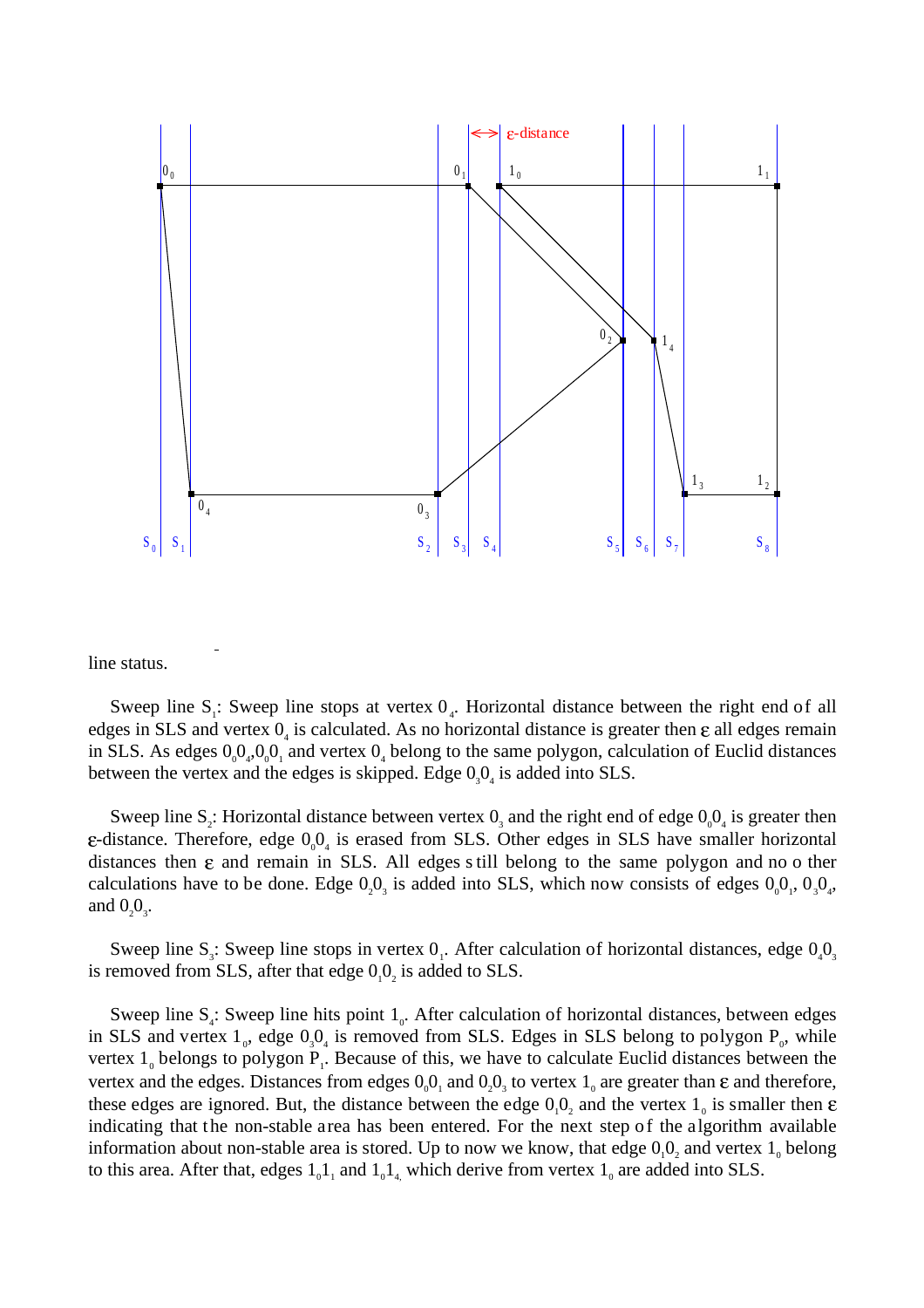Sweep line S<sub>5</sub>: Edge  $0<sub>0</sub>0<sub>1</sub>$  h as horizontal distance to v ertex  $0<sub>2</sub>$  g reater then  $\varepsilon$  and therefore is removed from the SLS. As vertex belongs to polygon  $P_0$ , Euclid distances between vertex  $0_2$  and edge  $1_01_1$  and  $1_01_4$  are determined. The distance between vertex  $0_2$  and edge  $1_01_1$  is greater than  $\varepsilon$ , and therefore edge  $1_01_1$  does not fall into non-stable area. On the other hand, because the distance between the vertex  $0_2$  and edge  $1_0 1_4$  is smaller then  $\varepsilon$  it falls into non-stable area. As vertex  $0_2$  is already in the data structure describing non-stable areas, only additional information just found is added (edge  $1_01_4$ ).

Sweep line  $S_6$ : Edges  $0_10_2$  and  $0_20_3$  are removed from SLS, as their horizontal distance to vertex  $1<sub>4</sub>$  is greater then  $\varepsilon$ . All remaining edges in SLS and vertex  $1<sub>4</sub>$  belong to polygon  $P<sub>1</sub>$  so determination of Euclid distances is skipped. Edge  $1_31_4$  is added into SLS, which now consists of edges  $1_01_1, 1_01_4$ , and  $1_31_4$ .

Sweep line  $S_i$ : Edge  $1_01_4$  is deleted from SLS. Determination of Euclid distances is skipped and edge  $1_2 1_3$  is added to SLS.

Sweep line  $S_s$ : Sweep line hits vertices  $1_1$  and  $1_2$ . After horizontal distance is calculated all edges remain in SLS. Edge  $1_1 1_2$  is added into SLS.

For described example, the sweep line algorithm produced following sets of data describing nonstable areas:

List of non-stable polygons:  $\{P_0, P_1\}$ List of non-stable borders:  $\{0_10_2, 1_01_4\}$ List of non-stable vertices:  $\{0_1, 0_2, 1_0, 1_4\}$ 

#### **3.2 Removal of non-stable areas**

In this step, the algorithm constructs the additional polygons obtained from the information about the non-stable a reas. As we a lready kno w, three possible ca ses exist: gaps, intersections and combined non-stable areas. How they are constructed is described in the continuation.

#### 3.2.1 Fixing gap areas

A polygon describing a gap consists of all the edges s urrounding the gap and two additional edges, which must be determined to close the polygon. The creation of the new polygon follows the next algorithm:

- The set of non-stable-borders is split into two sets. In one set are all edges, which belong to polygon  $P_0$  and in the second are edges belonging to polygon  $P_1$ .
- The left and the right chain have to be determined. After that, the end edges of the non-stable area are determined.
- Four perpendicular lines regarding to the end edges are constructed. From these, two, which actually intersect the edges on the opposite chain, are chosen. An intersection point between the perpendicular line and the corresponding edge is calculated. The intersected edge is then split and a new edge connecting the intersection point with the end vertex on the corresponding chain is generated.
- New polygon is constructed in this way and it fills the gap.

Let us consider the example in Figure 4a:

From the data structure filled in the first part of the algorithm, the sets of edges are obtained. Using the information from the input polygons, two chains are constructed. The left chain consists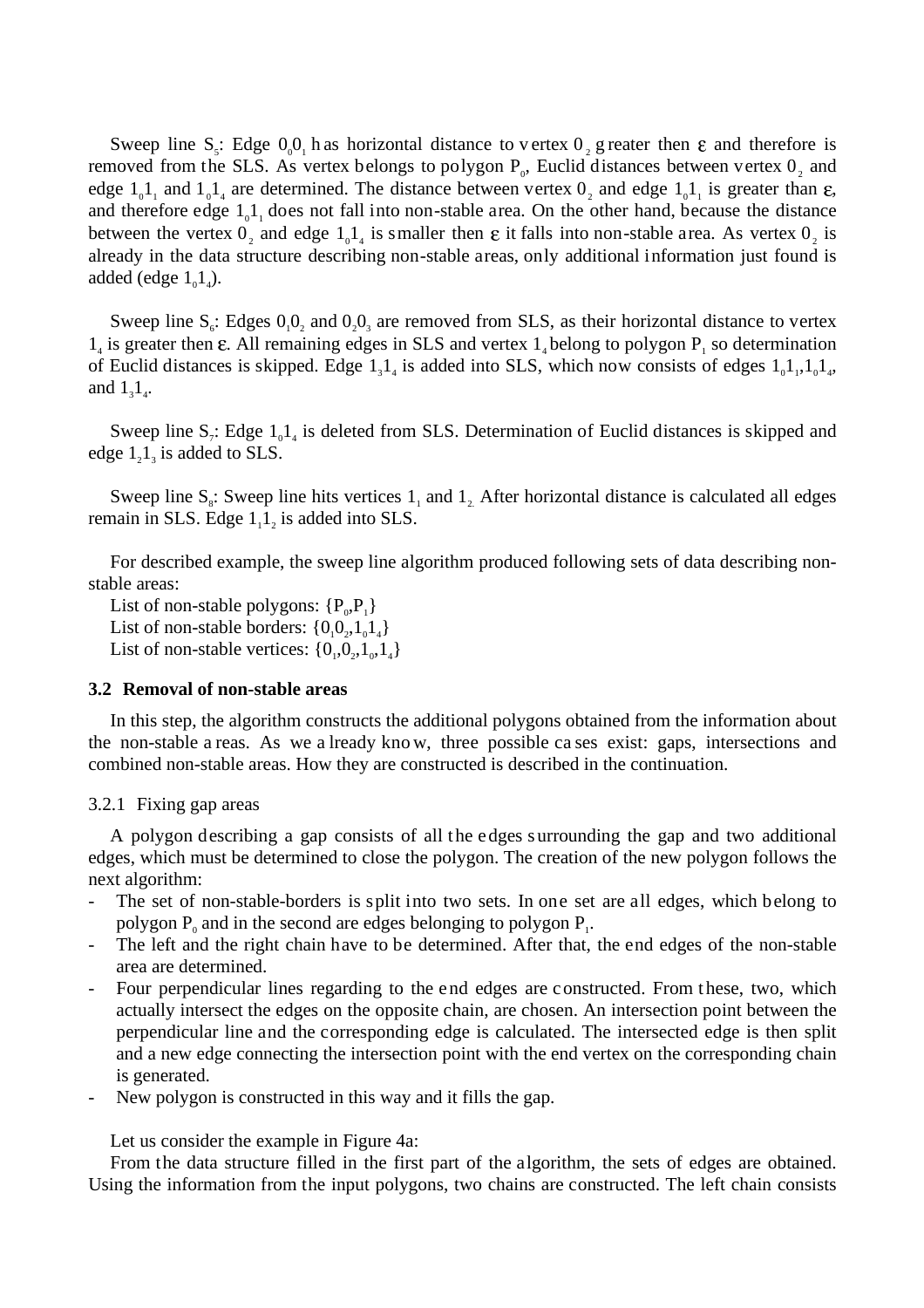of edges  $0_10_2$ ,  $0_20_3$ , and  $0_30_4$ , and the right chain of edges  $1_01_6$ ,  $1_61_5$ , and  $1_51_4$ . Let us consider now just the "upper" pair of edges of both chains – edges  $0<sub>1</sub>0<sub>2</sub>$  and  $1<sub>0</sub>1<sub>6</sub>$ . From the ending points of both chains (in our case from the vertices  $0<sub>1</sub>$  and  $1<sub>0</sub>$ ), two perpendicular lines are calculated. Let us denote them as  $r_{\text{left}}$  and  $r_{\text{right}}$ . These lines are shown in Figure 4b. It happened, that  $r_{\text{right}}$  intersects left edge  $0_10_2$ . At the intersection point, edge  $0_10_2$  is split and a new vertex  $V_0$  is obtained. This vertex is then connected with the ending vertex of the right chain (vertex  $0<sub>1</sub>$ ). Similarly, the algorithm solves the "bottom" part of the chains.

In Figure 4c the result of the merging operation, polygon  $P_m$ , after addition of the new polygon is shown.



Figure 4: Set of polygons forming the gap area (a) Determination of additional edge (b) Final result of merging, after the "stabilization" (c)

#### 3.2.2 Fixing polygon intersections

Two po lygons, which intersect are transformed into three polygons. One polygon fits the intersection area. The intersection area is subtracted from the original polygons to obtain other two polygons. The creation of these three polygons follows the next algorithm:

The set of non-stable-borders is split into two sets. In one set all edges belonging to polygon  $P_0$ are located and in the second are edges belonging to polygon  $P_1$ .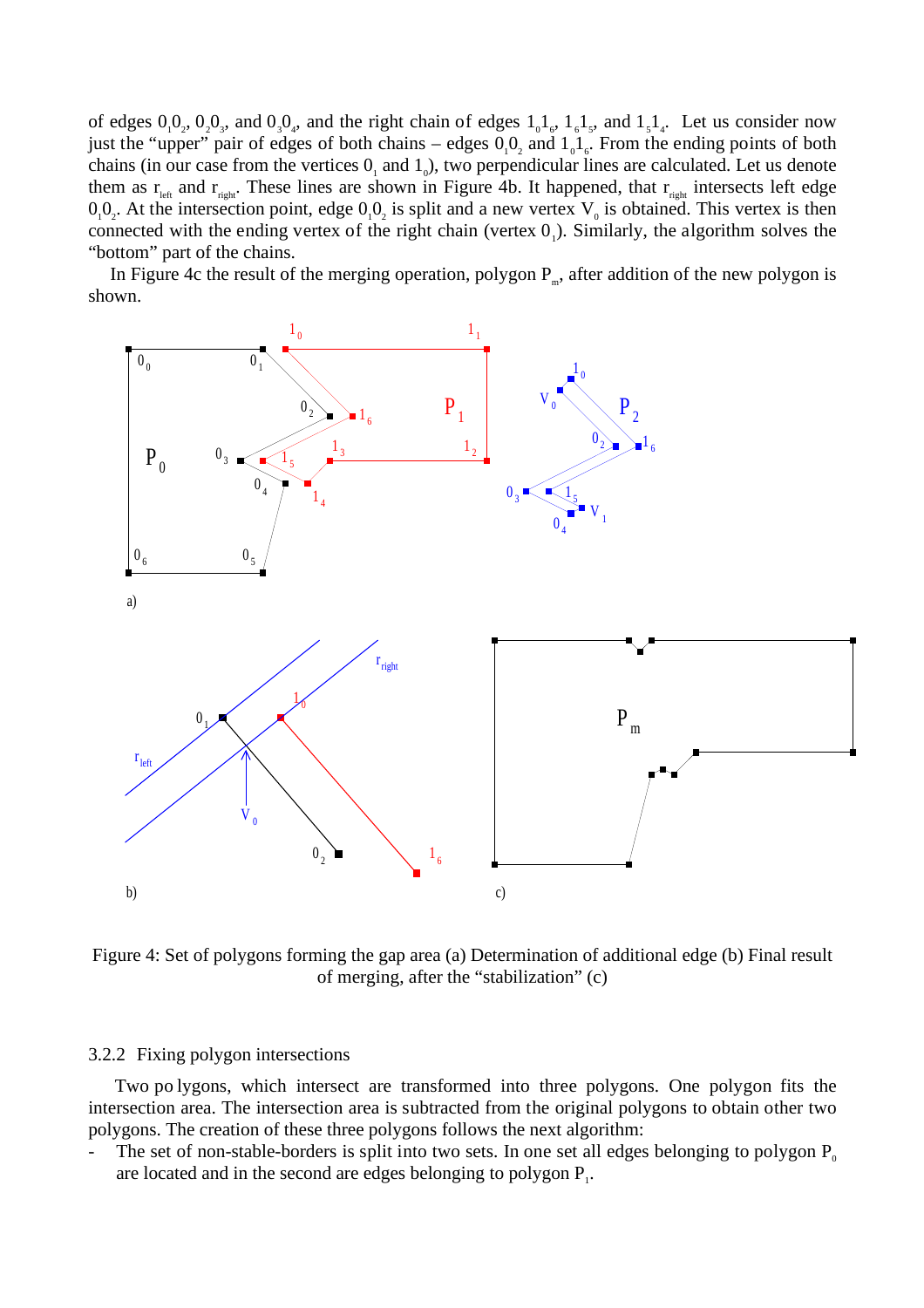- The left and the right chain have to be determined. After that, end edges of the non-stable area are determined.
- Intersection points between the e nd edges are ca lculated. These intersection points s plit end edges. All parts of end edges, which are not in the intersection area, are taken from the chains.
- All edges, which have remained in both chains, form the polygon, which fits the intersection area.
- The chains belonging to  $P_0$  and  $P_1$  are swapped and in this way polygons  $P_0$  and  $P_1$  are modified.

Let us highlight the algorithm using an example in Figure 5a:

From the data structure filled in the first part of the algorithm, two chains are constructed One chain consists of edges  $0_10_2$ ,  $0_20_3$ ,  $0_30_4$ ,  $0_40_5$  and  $0_50_6$  and the second chain from edges  $1_01_5$ ,  $1_51_4$ ,  $1_41_3$ ,  $1_31_2$ and  $1_2 1_1$ . From the end edges of both chains, two intersection points are determined. Vertex  $V_0$ , represents intersection point between edges  $1_0 1_5$  and  $0_1 0_2$  and vertex  $V_1$  is the in the intersection point of edges  $0_50_6$  and  $1_21_1$ . Edge  $0_10_2$ , is split into two edges  $0_1V_0$  and  $V_00_2$ , and edge  $1_51_0$  is split into edges  $1_sV_0$  and  $V_01_0$ . As new edges  $0_1V_0$  and  $V_01_0$  are outside the intersection area, they are deleted from the chains. Similarly, removal of the edges is performed at the "bottom" of intersection area. Now the right chain consists of edges V00<sup>2</sup> , 020<sup>3</sup> , 030<sup>4</sup> , 040<sup>5</sup> , and 05V<sup>1</sup> and the left chain consists of edges  $V_0$ 1,, 1,1,, 1,1,, 1,1, and 1, $V_1$ . These chains now form the polygon  $P_2$ . Chains are swapped to modify the polygons  $P_0$  and  $P_1$ . Polygons  $P_0$ ,  $P_1$  and  $P_2$  are shown in Figure 5b.



Figure 5: Set of intersecting polygons (a) Constructed set of consistent polygons (b)

#### 3.2.3 Fixing combined areas

Combined areas consist of gap and intersection areas. All the gap areas must be covered with additional polygons, and the intersection areas have to be subtracted from the original polygons. New polygons fitting intersection areas must be c onstructed. The a lgorithm i s described in continuation:

- The set of non-stable borders is split in two sets and the chains are determined.
- Two corresponding end edges are chosen as starting edges.
- If starting edges cross, the first area is intersection area, and the intersection point is determined. If end edges do not cross, first area is the gap area and additional edge is created.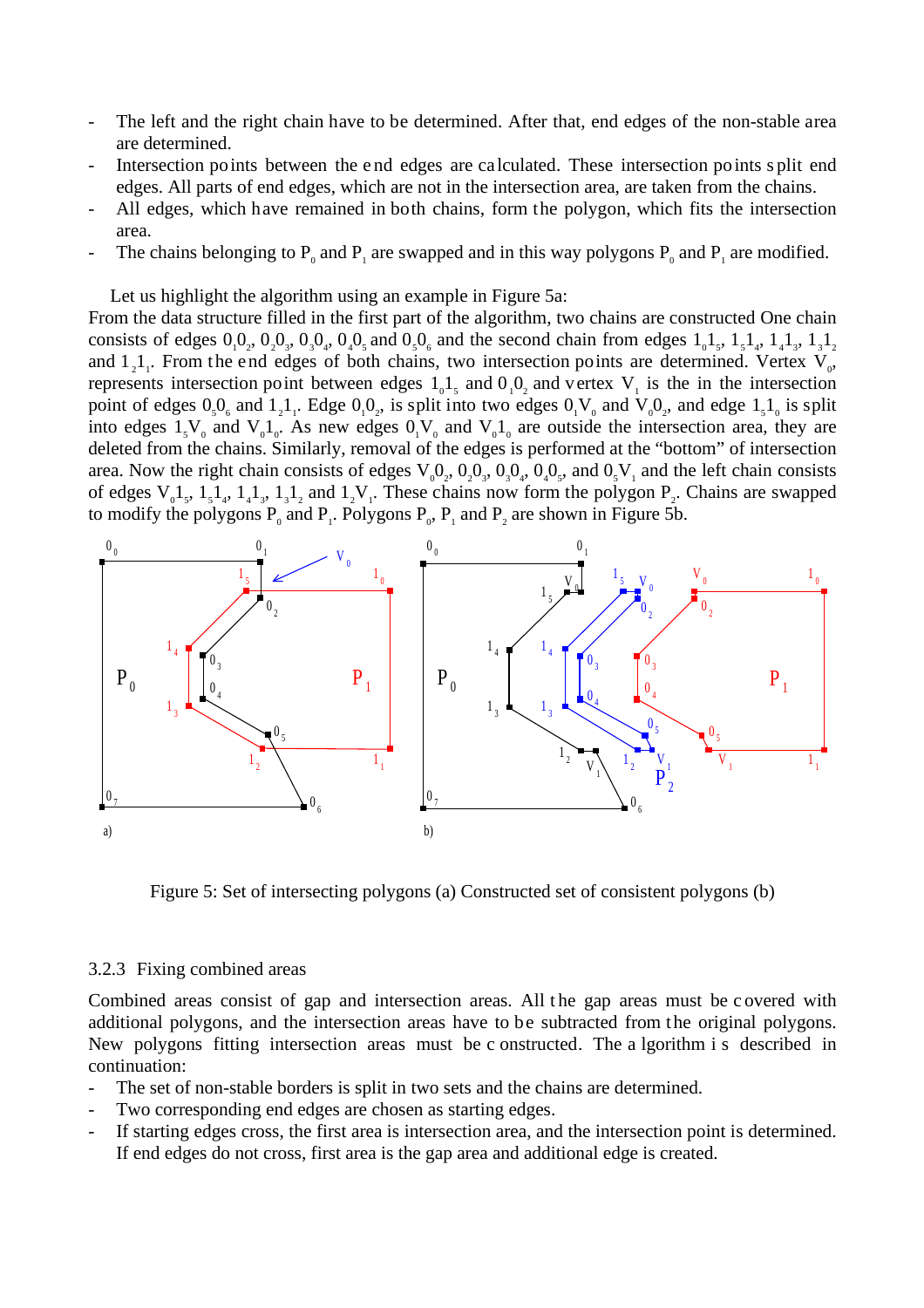- A walk-about is performed along the edges in chains, until the next intersecting edges are found or end of chains is reached. At each detected intersection point, the chains are split. If there are no intersecting edges, the algorithm jumps to the last step. Otherwise, the intersection point is determined, and the intersecting edges are split. New polygon is created from partial chains. If algorithm is fixing the intersection area partial chains are swapped in the original polygons, too. The partial chains are then removed. As gap area always follows the intersection area and viceversa, the classification of next area is simple. The process is repeated until the algorithm deals with all edges.
- If the last two edges, do not intersect we have the gap at the "end" of intersection area. The additional edge is determined and a new polygon is formed from partial chains and the new edge.

Let us consider the example in Figure 6a:

From the data structure filled in the first part of the algorithm, two chains are constructed One chain consists of edges  $0_10_2$ ,  $0_20_3$ ,  $0_30_4$ ,  $0_40_5$  and  $0_50_6$ , and the second chain contains edges  $1_01_7$ ,  $1_71_6$ ,  $1_{6}1_{5}$  and  $1_{5}1_{4}$ . Edges  $0_{1}0_{2}$  and  $1_{0}1_{7}$  are chosen as starting edges. As these edges do not intersect, additional edge  $0<sub>1</sub>V<sub>0</sub>$  is formed.

Next i ntersecting edges are edges are edges  $0<sub>2</sub>0<sub>3</sub>$  and  $1<sub>0</sub>1<sub>7</sub>$ . At their intersection, vertex V<sub>1</sub> is created, which splits both edges. "Upper" parts of edges are added to the partial chains. One partial chain now consists of edges  $0<sub>1</sub>0<sub>2</sub>$  and  $0<sub>2</sub>V<sub>1</sub>$  and the second of edge  $V<sub>0</sub>V<sub>1</sub>$ . These partial chains and edge  $0<sub>1</sub>V<sub>0</sub>$  form the polygon  $P<sub>2</sub>$  which fills first gap area.

The next stop is intersection of edges  $1<sub>7</sub>1<sub>6</sub>$  and  $0<sub>3</sub>0<sub>4</sub>$ . At their intersection new vertex V<sub>2</sub> is created which splits the edges. One partial chain consists now of edges  $V_1O_3$  and  $0_3V_2$  and the second from edges  $V_1 1_7$  and  $1_7 V_2$ . The partial chains form polygon  $P_3$ , which covers the intersection area. In polygons  $P_0$  and  $P_2$  chains between vertices  $V_1$  and  $V_2$  are swapped and polygons are updated.

Polygon  $P_4$  is formed from partial chains  $V_2O_4$ ,  $O_4V_3$  and  $V_2I_6$ ,  $1_6V_3$ . As polygon  $P_4$  fills the gap area, polygons  $P_0$  and  $P_1$  are not modified.

Polygon P<sub>5</sub> fits the last i ntersection area. It consist of chains  $V_3 1_s$ ,  $1_s V_4$  and  $V_3 0_s$ ,  $0_s V_4$ . In polygons  $P_0$  and  $P_1$  chains between vertices  $V_3$  and  $V_4$  are swapped.

The final result of the algorithm are polygons  $P_0$  (consisting of edges  $0<sub>0</sub>0<sub>1</sub>$ ,  $0<sub>2</sub>0<sub>1</sub>$ ,  $0<sub>2</sub>V<sub>1</sub>$ ,  $V<sub>1</sub>1<sub>7</sub>$ ,  $1<sub>7</sub>V<sub>2</sub>$ ,  $V_2O_4$ ,  $O_4V_3$ ,  $V_3I_5$ ,  $1_5V_4$ ,  $V_4O_6$ ,  $O_6O_7$ , and  $O_7O_0$ ),  $P_1$  (consisting of edges  $1_01_1$ ,  $1_11_2$ ,  $1_21_3$ ,  $1_31_4$ ,  $1_4V_4$ ,  $V_4O_5$ ,  $0, V_3, V_3, 1, V_4, V_2, V_3, 0, V_1, V_1, V_0$ , and  $V_0, V_0, V_1, V_2, V_3, V_4$ , and  $P_5$ . All polygons are shown in Figure 6b.